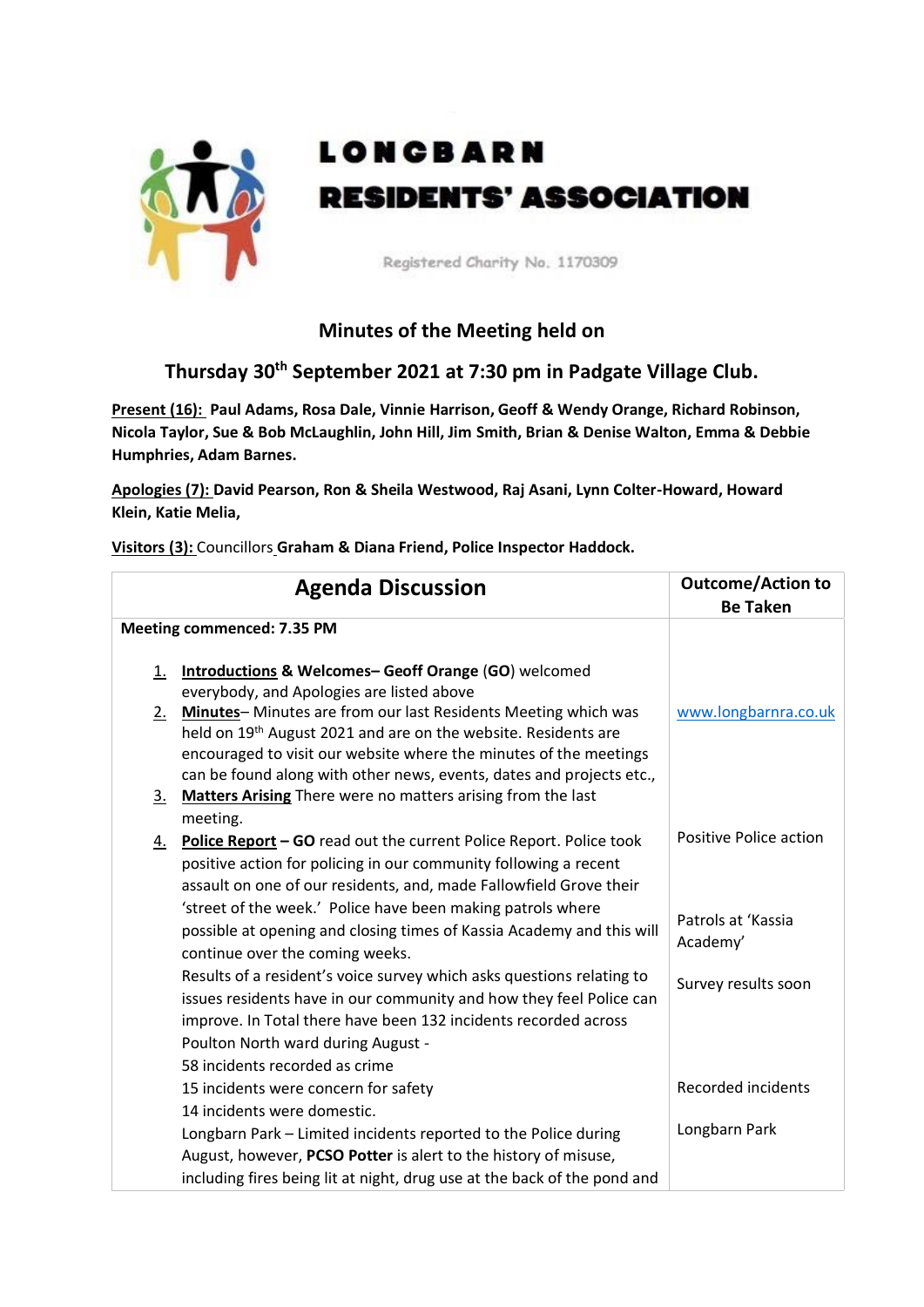|           | fishing lines being left tied to the banks. PCSO Potter will continue to   |                                              |
|-----------|----------------------------------------------------------------------------|----------------------------------------------|
|           | patrol the park on foot at every opportunity.                              |                                              |
|           | If you have not already, please 'like' Facebook page "Poulton North        | Facebook page<br><b>Poulton North Police</b> |
|           | Police." In doing so you will be provided with regular alerts about        |                                              |
|           | Police activity in our community and can message our local                 |                                              |
|           | constabulary with questions and comments. B MCL asked that a               |                                              |
|           | 'follow up' report on the positive outcomes of these incidents be          |                                              |
|           | provided.                                                                  |                                              |
| <u>5.</u> | Assault on Pasture Lane 16 <sup>th</sup> September - Following this brutal | Assault                                      |
|           | assault on one of our residents, LRA held an extraordinary                 | 16 <sup>th</sup> September 2021              |
|           | Committee meeting, GO has written to our 3 local counsellors $\sim$ our    |                                              |
|           | elected officials ~ asking what action they propose to take, in            |                                              |
|           | response to the incident, in support of our community. Also, a             |                                              |
|           | meeting is to take place with the School to discuss the matter             |                                              |
|           | further. Inspector Haddock cannot discuss the matter at this               |                                              |
|           | meeting as it is an ongoing Criminal Investigation, but assured LRA        | Important not to                             |
|           | that evidence will be collated, and the matter expedited. He went          | discuss the matter as                        |
|           | on to say that, whilst incidents of assault do take place, and, we have    | Police investigation                         |
|           | concerns about the school, during his work with the community              | underway.                                    |
|           | there have been no incidents involving the public that have come to        | No prior incidents                           |
|           | his attention until now. However, there have been reports of 86            | involving the public                         |
|           | incidents at other schools in Warrington. Inspector Haddock will           |                                              |
|           | attend a meeting with LRA, and the Kassia Academy next week but it         | Meeting with Kassia                          |
|           | important the incident will be judged on the facts and evidence and        | Academy, LRA and                             |
|           | not until the matter has been forwarded to the CPS once the                | Police.                                      |
|           | evidence has been reviewed.                                                |                                              |
| <u>6.</u> | Kassia Academy - Following inflammatory and slanderous comments            | Longbarn Community                           |
|           | posted on Longbarn Community & Chat, about staff and children              | & Chat posts                                 |
|           | from the school, The Head Teacher responded with a threat of legal         | inflammatory                                 |
|           | action against the Facebook page Admin. The school is collaborating        |                                              |
|           | closely with the police and the victims of the assault and the             |                                              |
|           | residents of Longbarn have her full support. The police advised that       | Police advised threats                       |
|           | she write to request that the comments be removed and that they            | to be removed from                           |
|           | will investigate these posts as it is a criminal offence to post           | the Facebook page                            |
|           | comments of this nature.                                                   |                                              |
|           | PA - Comments should be made about the good things and                     |                                              |
|           | achievements of the school whose children have serious challenges          |                                              |
|           | and that we should be more understanding of what the Kassia                |                                              |
|           | Academy is trying to accomplish.                                           |                                              |
| <u>7.</u> | Harpers Road - Whilst Inspector Haddock was in attendance he               |                                              |
|           | invited questions and Speeding on Harpers Road was brought up.             |                                              |
|           | Whilst it is difficult to police this road he suggested that we might      |                                              |
|           | invest in a <b>S.I.D</b> a speed indicator device. Which may slow traffic  |                                              |
|           | down. GO to investigate further.                                           |                                              |
| <u>8.</u> | <b>Financial Report</b> – Accounts to $31st$ August 2021 was received and  |                                              |
|           | approved by the Management Committee and shared with residents             |                                              |
|           | attending this meeting. Unfortunately, the projector used to display       |                                              |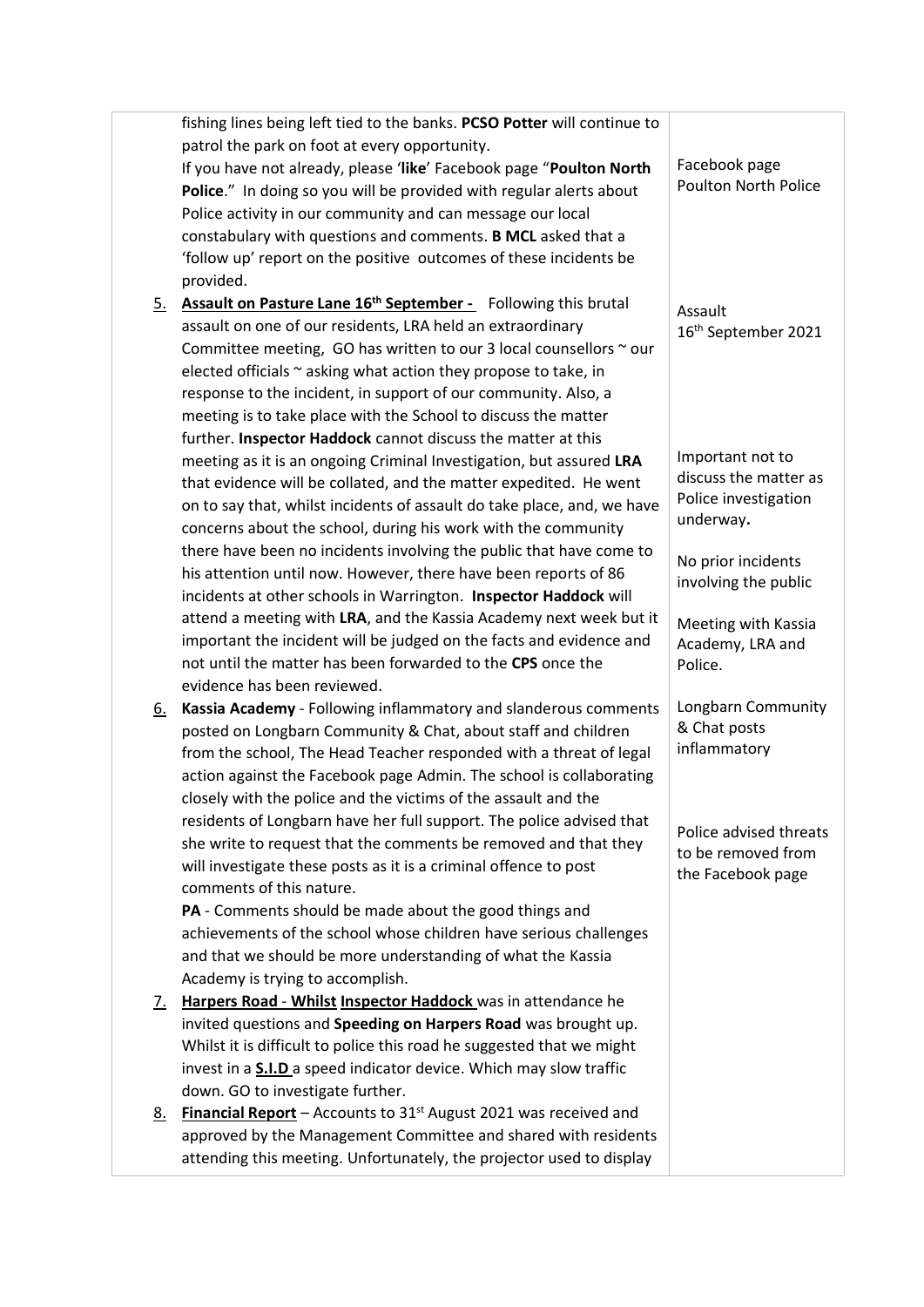|           | the presentation is broken and GO and PA will source a                         |                              |
|-----------|--------------------------------------------------------------------------------|------------------------------|
|           | replacement.                                                                   |                              |
| <u>9.</u> | Dog Fouling - A Longbarn resident has started a Facebook page                  | See it, Report it            |
|           | 'Longbarn Against Dog Fouling' and you are invited to 'like' the               |                              |
|           | page. Residents are asked to gather evidence and report any                    |                              |
|           | perpetrators. Photos and Videos will be passed onto WBC and LRA                |                              |
|           | will chase prosecutions of offenders and post details on the LRA               |                              |
|           | Facebook page, LRA website and the Warrington Guardian.                        |                              |
|           | 10. Litter Bins - 2 New Litter bins have been installed on Harpers Road        | New litter bins              |
|           | and 2 more in Longbarn Park. The Parish Council were thanked for               |                              |
|           | their donation to purchase. GO has passed on our gratitude to the              |                              |
|           | Parish Council.                                                                |                              |
|           | 11. Bus Shelters - B McL reported that the Specialist Transport                | <b>Bus shelters</b>          |
|           | Manager, Alan Jones (WBC) have informed LRA that there is money                |                              |
|           | in the WBC 2021/2022 budget available for these bus Shelters. One              |                              |
|           | at the Doctors Surgery and One at Guildford Close.                             |                              |
|           | The Bus Shelter's foundations at the Surgery will affect the                   |                              |
|           | underlying service, gas, electricity, water etc., so we are waiting to         |                              |
|           | see what can be done even though the land for the bus shelter is to            |                              |
|           | be donated.                                                                    |                              |
|           | The Bus Shelter at Guildford Close, whilst originally approved by              |                              |
|           | Warrington Housing, has been put on hold by the current Manager                |                              |
|           | of WHA due to an objection by a resident in Guildford Close, who               |                              |
|           | fears that 'yobs might collect there'. It is important that we install         |                              |
|           | these bus shelters for our elderly, especially for Guildford Close and         |                              |
|           | Harpers Green whose residents are mostly over the age of 55. At                |                              |
|           | present there is money budgeted for them by WBC. And LRA have                  |                              |
|           | been canvassing for these shelters since 2016.                                 |                              |
|           | RD is compiling a 'petition' to canvass residents of Guildford Close,          | Petition for bus<br>shelters |
|           | Mullion Grove, Mayberry Grove and Harpers Green. Residents                     |                              |
|           | Helen Broderick and Tony Murphy to help.                                       |                              |
|           | Inspector Haddock says there is no evidence of 'yobs' or 'drug                 |                              |
|           | taking' in other bus shelters along Harpers Road.                              |                              |
|           | 12. Volunteers for Grass Cutting - GO made a plea for help with grass          |                              |
|           | cutting                                                                        |                              |
|           | 13. Trees and Shrubs - LCH is meeting with Land to discuss the way             |                              |
|           | forward. Residents are invited to individually contact Muir, Land              | Map to mark                  |
|           | Trust, WBC and WHA to complain about their particular issues. GO               | ownership of land            |
|           | and PA are to meet Angus Lord to discuss WBC issues GO has now                 |                              |
|           | obtained a map of Longbarn outlining pieces of land and has invited            |                              |
|           | Muir, LT, WBC and WHA to mark their ownership on the map.                      |                              |
|           | 14. Social Activities -                                                        | Both events held             |
|           | Afternoon Tea - 8 <sup>th</sup> October at 2pm PVC                             | fortnightly                  |
|           | Sedentary Exercise Class - 15 <sup>th</sup> October at 2. 15pm PVC             |                              |
|           | Footloose new date for classes will be Wednesdays with a start date            | Event held weekly            |
|           | to be advised date to be advised                                               |                              |
|           | Trips - Next trip to York Christmas Market on 5 <sup>th</sup> December Cost £6 |                              |